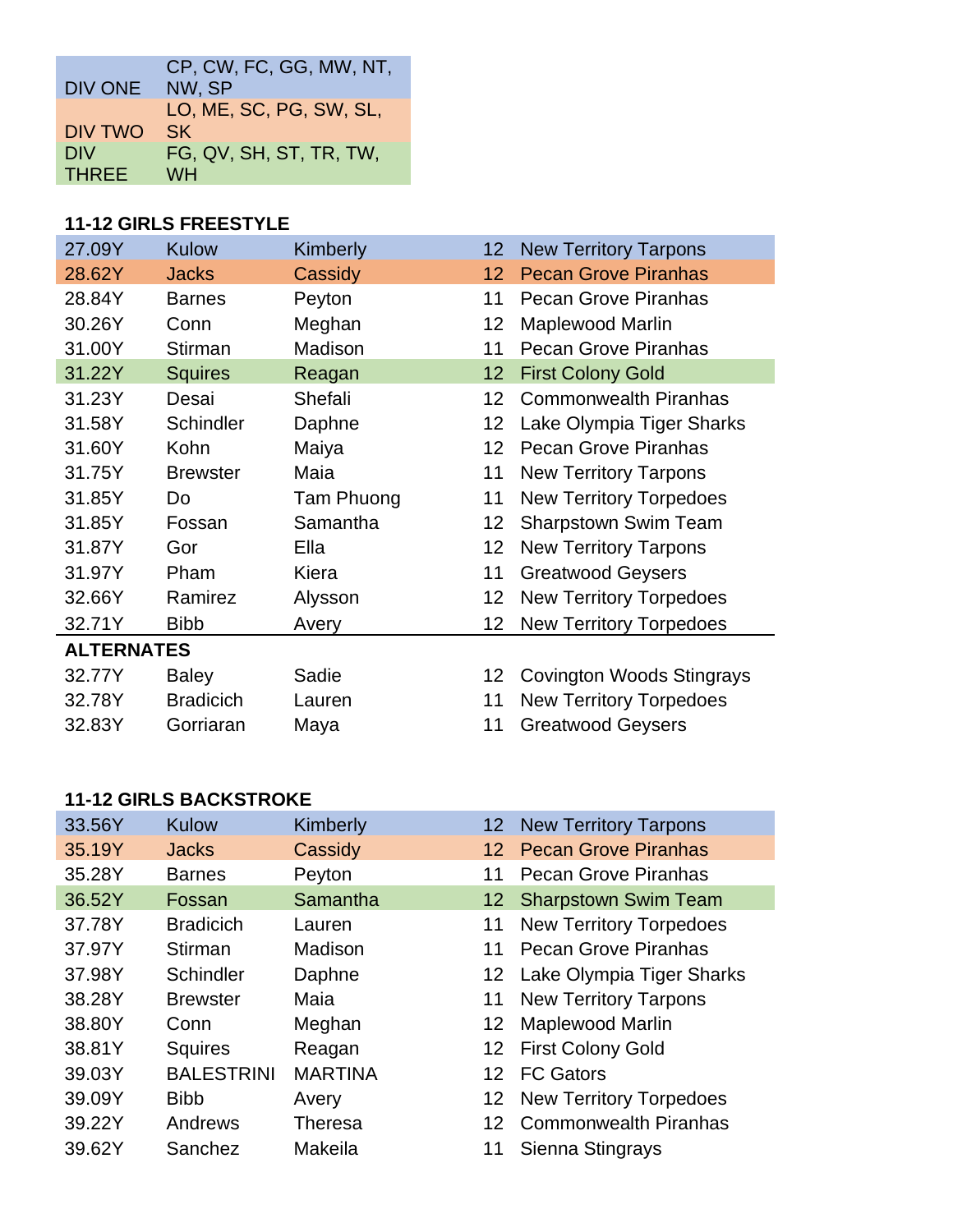| 39.80Y            | Raponi        | Emma            |    | 12 Lake Olympia Tiger Sharks<br><b>Meadows Marlins Swim</b> |
|-------------------|---------------|-----------------|----|-------------------------------------------------------------|
| 39.85Y            | <b>Ibarra</b> | Evelyn          | 12 | Team                                                        |
| <b>ALTERNATES</b> |               |                 |    |                                                             |
| 40.09Y            | Ramirez       | Alysson         |    | 12 New Territory Torpedoes                                  |
| 40.50Y            | Desai         | Shefali         |    | 12 Commonwealth Piranhas                                    |
| 41.03Y            | Olvera        | <b>Brooklyn</b> |    | <b>Greatwood Geysers</b>                                    |
| 41.20Y            | Gorriaran     | Maya            |    | <b>Greatwood Geysers</b>                                    |

#### **11-12 GIRLS BREASTSTROKE**

| 36.78Y            | <b>Kulow</b>    | Kimberly        | 12                | <b>New Territory Tarpons</b> |
|-------------------|-----------------|-----------------|-------------------|------------------------------|
| 37.96Y            | <b>Jacks</b>    | Cassidy         | $12 \overline{ }$ | <b>Pecan Grove Piranhas</b>  |
| 39.39Y            | Ansell          | Lily            | 12                | Pecan Grove Piranhas         |
| 39.69Y            | <b>Barnes</b>   | Peyton          | 11                | <b>Pecan Grove Piranhas</b>  |
| 40.91Y            | Kohn            | Maiya           | 12                | <b>Pecan Grove Piranhas</b>  |
| 41.12Y            | Conn            | Meghan          | 12                | Maplewood Marlin             |
| 42.13Y            | Stirman         | Madison         | 11                | <b>Pecan Grove Piranhas</b>  |
| 42.39Y            | <b>Brewster</b> | Maia            | 11                | <b>New Territory Tarpons</b> |
| 42.39Y            | Schindler       | Daphne          | 12                | Lake Olympia Tiger Sharks    |
| 42.44Y            | <b>Squires</b>  | Reagan          | 12                | <b>First Colony Gold</b>     |
| 42.50Y            | Weimer          | Clare           | 11                | <b>Commonwealth Piranhas</b> |
| 42.63Y            | Cox             | Abigail         | 12                | <b>Greatwood Geysers</b>     |
| 42.94Y            | <b>Whiles</b>   | Clara           | 12                | <b>Commonwealth Piranhas</b> |
| 43.72Y            | Peterson        | Ginger          | 11                | Sienna Stingrays             |
| 43.84Y            | Fossan          | Samantha        | 12                | <b>Sharpstown Swim Team</b>  |
| 43.94Y            | Mandeville      | Allison         | 12                | <b>First Colony Gold</b>     |
| <b>ALTERNATES</b> |                 |                 |                   |                              |
| 44.06Y            | Andrews         | Theresa         | 12                | <b>Commonwealth Piranhas</b> |
| 44.12Y            | Zawada          | Olivia          | 12                | <b>Pecan Grove Piranhas</b>  |
| 44.20Y            | Olvera          | <b>Brooklyn</b> | 11                | <b>Greatwood Geysers</b>     |
| 44.31Y            | Gorriaran       | Maya            | 11                | <b>Greatwood Geysers</b>     |

## **11-12 GIRLS BUTTERFLY**

| 29.75Y | Kulow          | Kimberly |    | 12 New Territory Tarpons    |
|--------|----------------|----------|----|-----------------------------|
| 32.47Y | <b>Jacks</b>   | Cassidy  |    | 12 Pecan Grove Piranhas     |
| 34.38Y | <b>Squires</b> | Reagan   |    | 12 First Colony Gold        |
| 34.53Y | Stirman        | Madison  | 11 | <b>Pecan Grove Piranhas</b> |
| 34.62Y | Ramirez        | Alysson  |    | 12 New Territory Torpedoes  |
| 34.94Y | Ma             | Madelyn  |    | 12 Shadow Creek Tsunamis    |
| 35.00Y | Conn           | Meghan   |    | 12 Maplewood Marlin         |
| 35.01Y | <b>Barnes</b>  | Peyton   |    | 11 Pecan Grove Piranhas     |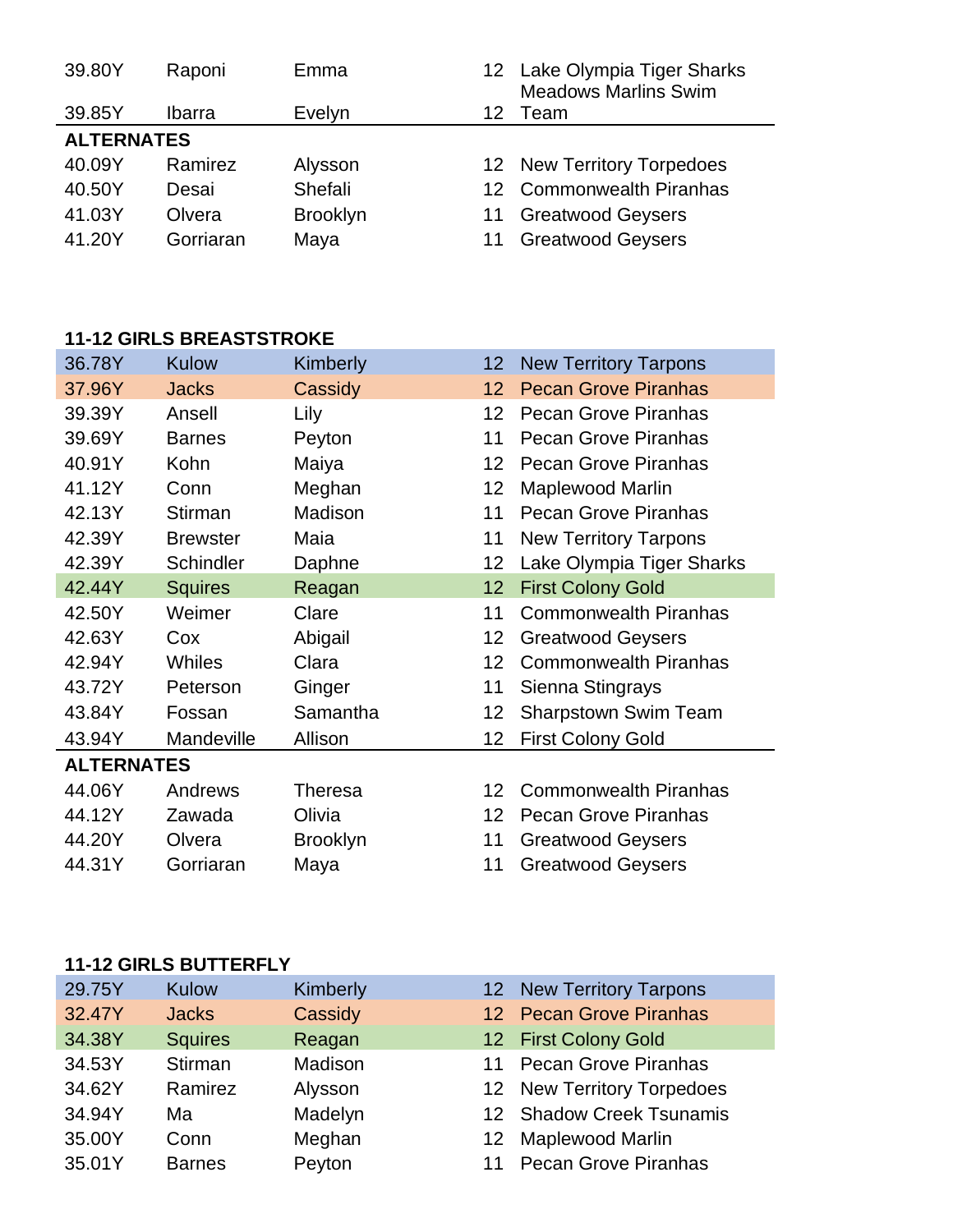| 35.12Y            | Fossan            | Samantha       | 12                | <b>Sharpstown Swim Team</b>  |
|-------------------|-------------------|----------------|-------------------|------------------------------|
| 35.18Y            | Kohn              | Maiya          | $12 \overline{ }$ | <b>Pecan Grove Piranhas</b>  |
| 35.96Y            | Peterson          | Ginger         | 11                | Sienna Stingrays             |
| 36.43Y            | Gorriaran         | Maya           | 11                | <b>Greatwood Geysers</b>     |
| 36.86Y            | Schindler         | Daphne         | $12 \overline{ }$ | Lake Olympia Tiger Sharks    |
| 38.44Y            | <b>BALESTRINI</b> | <b>MARTINA</b> | 12                | <b>FC Gators</b>             |
| 38.82Y            | <b>Brewster</b>   | Maia           | 11                | <b>New Territory Tarpons</b> |
| 39.10Y            | Ansell            | Lily           | 12.               | <b>Pecan Grove Piranhas</b>  |
| <b>ALTERNATES</b> |                   |                |                   |                              |
| 39.31Y            | Pham              | Kiera          | 11                | <b>Greatwood Geysers</b>     |
| 39.44Y            | <b>Brown</b>      | Alyssa         | 11                | Sienna Stingrays             |
| 39.58Y            | Gor               | Ella           | 12 <sub>2</sub>   | <b>New Territory Tarpons</b> |
| 39.59Y            | Desai             | Shefali        |                   | <b>Commonwealth Piranhas</b> |
|                   |                   |                |                   |                              |

## **11-12 GIRLS INDIVIDUAL MEDLEY**

29.40Y Ulrey Caleb

| 1:10.22Y          | <b>Kulow</b>                | Kimberly       | 12 | <b>New Territory Tarpons</b>     |
|-------------------|-----------------------------|----------------|----|----------------------------------|
| 1:15.53Y          | <b>Jacks</b>                | Cassidy        | 12 | <b>Pecan Grove Piranhas</b>      |
| 1:16.15Y          | Conn                        | Meghan         | 12 | <b>Maplewood Marlin</b>          |
| 1:18.00Y          | Fossan                      | Samantha       | 12 | <b>Sharpstown Swim Team</b>      |
| 1:19.88Y          | <b>Barnes</b>               | Peyton         | 11 | <b>Pecan Grove Piranhas</b>      |
| 1:19.92Y          | Schindler                   | Daphne         | 12 | Lake Olympia Tiger Sharks        |
| 1:21.18Y          | Squires                     | Reagan         | 12 | <b>First Colony Gold</b>         |
| 1:21.75Y          | Stirman                     | Madison        | 11 | <b>Pecan Grove Piranhas</b>      |
| 1:22.82Y          | <b>BALESTRINI</b>           | <b>MARTINA</b> | 12 | <b>FC Gators</b>                 |
| 1:23.50Y          | Kohn                        | Maiya          | 12 | <b>Pecan Grove Piranhas</b>      |
| 1:23.81Y          | Peterson                    | Ginger         | 11 | Sienna Stingrays                 |
| 1:24.72Y          | Whiles                      | Clara          | 12 | <b>Commonwealth Piranhas</b>     |
| 1:24.77Y          | <b>Bradicich</b>            | Lauren         | 11 | <b>New Territory Torpedoes</b>   |
| 1:25.40Y          | Desai                       | Shefali        | 12 | <b>Commonwealth Piranhas</b>     |
| 1:25.63Y          | Ramirez                     | Alysson        | 12 | <b>New Territory Torpedoes</b>   |
| 1:25.90Y          | Yang                        | Tzu-Le         | 12 | <b>Commonwealth Piranhas</b>     |
| <b>ALTERNATES</b> |                             |                |    |                                  |
| 1:26.00Y          | Andrews                     | <b>Theresa</b> | 12 | <b>Commonwealth Piranhas</b>     |
| 1:27.07Y          | Sanchez                     | Makeila        | 11 | Sienna Stingrays                 |
| 1:27.18Y          | Herring                     | Hannah         | 11 | <b>Sugar Creek Gators</b>        |
| 1:27.28Y          | Ma                          | Madelyn        | 12 | <b>Shadow Creek Tsunamis</b>     |
|                   |                             |                |    |                                  |
|                   | <b>11-12 BOYS FREESTYLE</b> |                |    |                                  |
| 28.95Y            | Thurman                     | <b>Tyler</b>   | 12 | <b>Covington Woods Stingrays</b> |
| 29.16Y            | <b>McKinney</b>             | <b>Daniel</b>  | 12 | <b>Sugar Land Sharks</b>         |
|                   |                             |                |    | <b>Meadows Marlins Swim</b>      |

12 Team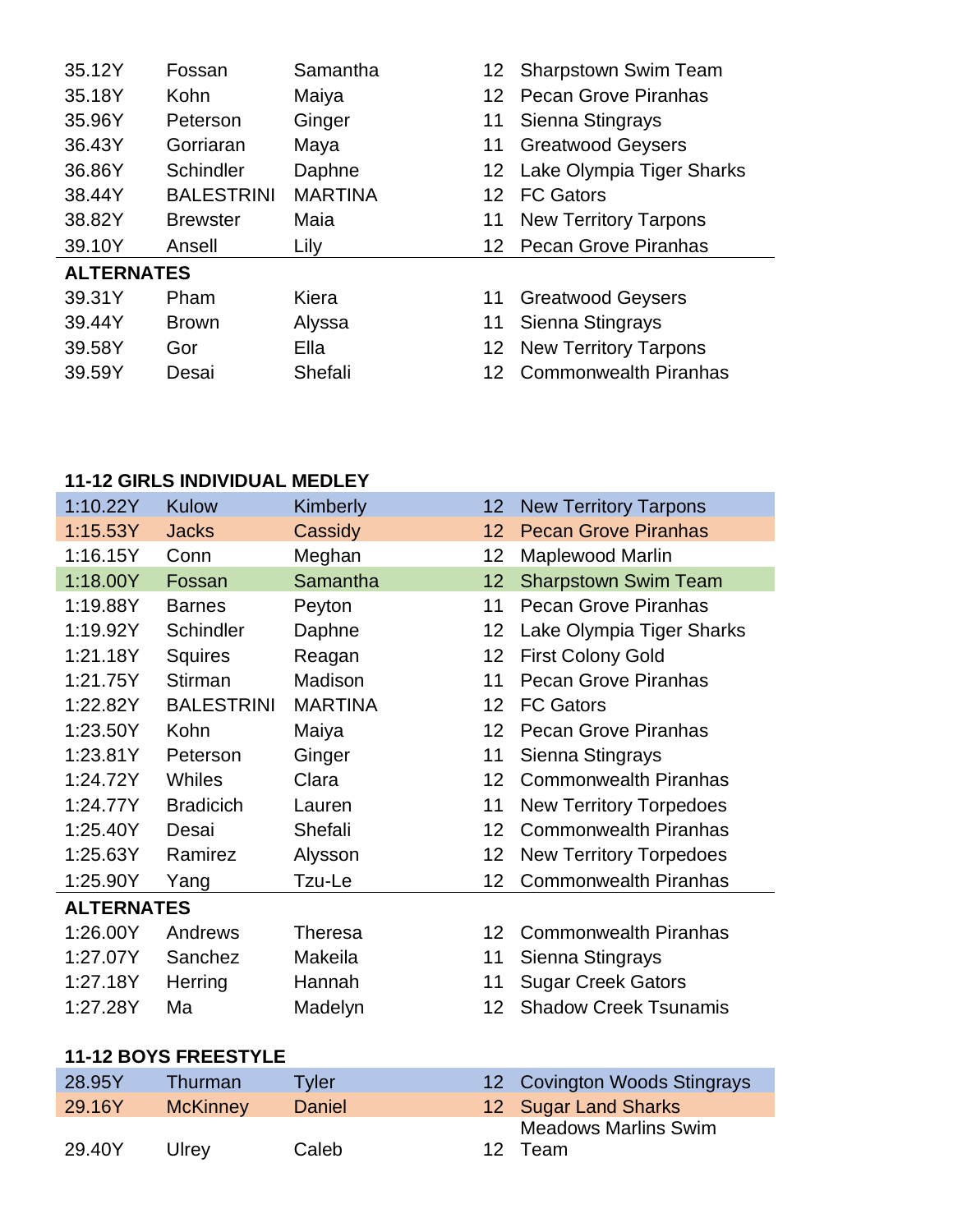| 30.06Y            | Laverde      | Dominic        | 12                | <b>Commonwealth Piranhas</b>                             |
|-------------------|--------------|----------------|-------------------|----------------------------------------------------------|
| 30.31Y            | Weimer       | Jacob          | 12                | <b>Commonwealth Piranhas</b>                             |
| 30.43Y            | Schroer      | Anthony        | 11                | <b>Commonwealth Piranhas</b>                             |
| 30.88Y            | Janik        | Justin         | 11                | Lake Olympia Tiger Sharks                                |
| 31.36Y            | Wilson'      | <b>Blake</b>   | 12                | <b>Maplewood Marlin</b>                                  |
|                   |              |                |                   | <b>Stafford Stingrays Swim</b>                           |
| 31.44Y            | Chavez       | Ruben          | $12 \overline{ }$ | Team                                                     |
| 31.62Y            | Currie       | Christian      | 12                | <b>Greatwood Geysers</b>                                 |
| 31.63Y            | VanDagna     | John           | 11                | <b>Pecan Grove Piranhas</b>                              |
| 31.79Y            | Galbreath    | Santana        | 12                | <b>Quail Valley Dolphins</b>                             |
| 31.84Y            | Gaffney      | Rex            | 12                | <b>Pecan Grove Piranhas</b>                              |
| 31.86Y            | Cooper       | Joshua         | $12 \overline{ }$ | Lake Olympia Tiger Sharks<br><b>Meadows Marlins Swim</b> |
| 31.88Y            | Weber        | <b>Atticus</b> | 12 <sup>°</sup>   | Team                                                     |
| 32.16Y            | Rys          | John           | 12                | <b>First Colony Gold</b>                                 |
| <b>ALTERNATES</b> |              |                |                   |                                                          |
| 32.75Y            | Gaffney      | Jackson        | 12                | <b>Pecan Grove Piranhas</b>                              |
| 33.15Y            | <b>Pipes</b> | <b>Troy</b>    | $12 \overline{ }$ | <b>Sugar Creek Gators</b>                                |
| 33.21Y            | Ray          | James          | $12 \overline{ }$ | Lake Olympia Tiger Sharks                                |
| 33.25Y            | Adamson      | Austin         | 11                | <b>Pecan Grove Piranhas</b>                              |

#### **11-12 BOYS BACKSTROKE**

| 34.99Y            | Thurman         | <b>Tyler</b> | 12                | <b>Covington Woods Stingrays</b> |
|-------------------|-----------------|--------------|-------------------|----------------------------------|
| 35.35Y            | <b>Chambers</b> | Kyle         | 12                | <b>Sugar Creek Gators</b>        |
|                   |                 |              |                   | <b>Meadows Marlins Swim</b>      |
| 36.22Y            | Ulrey           | Caleb        | $12 \,$           | Team                             |
| 37.28Y            | <b>McKinney</b> | Daniel       | 12                | <b>Sugar Land Sharks</b>         |
| 37.38Y            | Ray             | James        | 12                | Lake Olympia Tiger Sharks        |
| 38.06Y            | Laverde         | Dominic      | 12                | <b>Commonwealth Piranhas</b>     |
|                   |                 |              |                   | <b>Stafford Stingrays Swim</b>   |
| 38.37Y            | Chavez          | Ruben        | $12 \overline{ }$ | Team                             |
| 38.53Y            | Currie          | Christian    | 12                | <b>Greatwood Geysers</b>         |
| 38.65Y            | VanDagna        | John         | 11                | <b>Pecan Grove Piranhas</b>      |
| 40.32Y            | Schroer         | Anthony      | 11                | <b>Commonwealth Piranhas</b>     |
| 40.71Y            | <b>Justice</b>  | Dylan        | 11                | <b>FC Gators</b>                 |
| 41.69Y            | Wilson'         | <b>Blake</b> | 12                | <b>Maplewood Marlin</b>          |
|                   |                 |              |                   | <b>Meadows Marlins Swim</b>      |
| 41.91Y            | Merkley         | Alexander    | 11                | Team                             |
| 42.03Y            | Salgado         | Allen        | 12                | <b>Sugar Land Sharks</b>         |
| 42.25Y            | Galbreath       | Santana      | 12                | <b>Quail Valley Dolphins</b>     |
| 42.26Y            | Adamson         | Austin       | 11                | <b>Pecan Grove Piranhas</b>      |
| <b>ALTERNATES</b> |                 |              |                   |                                  |
| 42.41Y            | Cone            | Grayson      | 11                | Covington Woods Stingrays        |
| 42.71Y            | Farrell         | <b>Bryce</b> | 12                | Maplewood Marlin                 |
|                   |                 |              |                   |                                  |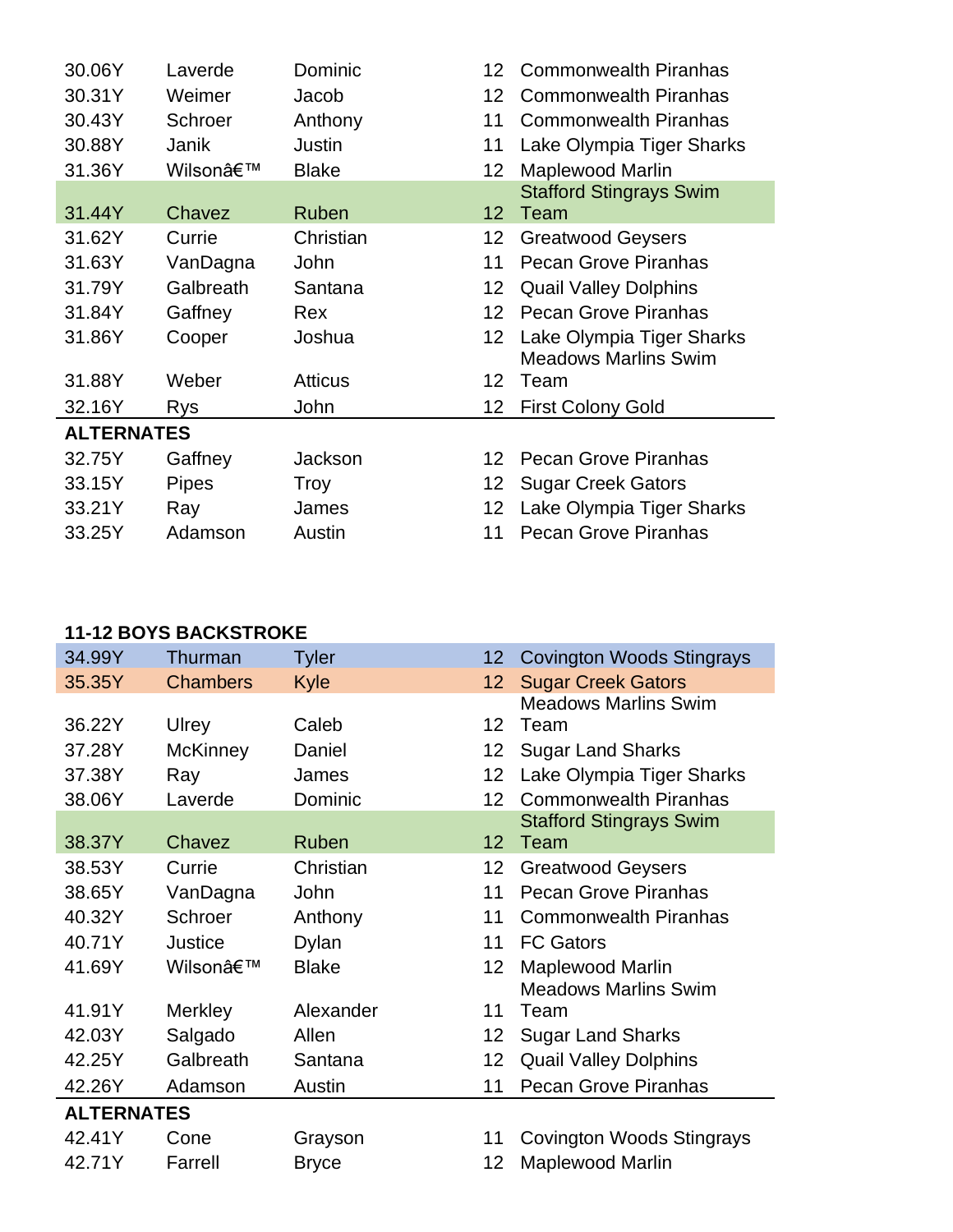| 42.99Y | Chen.      | Jaden | 11 Sugar Land Sharks     |
|--------|------------|-------|--------------------------|
| 43.06Y | Daughdrill | lan   | 12 New Territory Tarpons |

## **11-12 BOYS BREASTSTROKE**

|  | IZ INGW IGITIOTY TAIPUTS |  |
|--|--------------------------|--|
|  |                          |  |
|  |                          |  |
|  |                          |  |
|  |                          |  |

|                   | 37.08Y | <b>McKinney</b> | <b>Daniel</b> |    | 12 Sugar Land Sharks                                            |  |
|-------------------|--------|-----------------|---------------|----|-----------------------------------------------------------------|--|
|                   | 39.60Y | Cooper          | Joshua        | 12 | Lake Olympia Tiger Sharks<br><b>Meadows Marlins Swim</b>        |  |
|                   | 40.63Y | Ulrey           | Caleb         | 12 | Team                                                            |  |
|                   | 41.81Y | VanDagna        | John          | 11 | <b>Pecan Grove Piranhas</b>                                     |  |
|                   | 42.28Y | Chambers        | Kyle          | 12 | <b>Sugar Creek Gators</b>                                       |  |
|                   | 42.78Y | Chavez          | Ruben         | 12 | <b>Stafford Stingrays Swim</b><br>Team                          |  |
|                   | 42.86Y | <b>Pipes</b>    | Troy          | 12 | <b>Sugar Creek Gators</b>                                       |  |
|                   | 43.57Y | <b>Diab</b>     | Adam          | 11 | <b>FC Gators</b>                                                |  |
|                   | 43.65Y | Laverde         | Dominic       | 12 | <b>Commonwealth Piranhas</b>                                    |  |
|                   | 43.79Y | Remmert         | Alex          | 12 | Lake Olympia Tiger Sharks                                       |  |
|                   | 44.23Y | Farrell         | <b>Bryce</b>  | 12 | Maplewood Marlin                                                |  |
|                   | 44.40Y | Currie          | Christian     | 12 | <b>Greatwood Geysers</b>                                        |  |
|                   | 45.25Y | Gaffney         | Jackson       | 12 | <b>Pecan Grove Piranhas</b>                                     |  |
|                   | 45.26Y | Cone            | Grayson       | 11 | <b>Covington Woods Stingrays</b><br><b>Meadows Marlins Swim</b> |  |
|                   | 45.28Y | Autrey          | James         | 11 | Team                                                            |  |
|                   | 45.60Y | Nguyen          | Kien          | 12 | <b>Shadow Creek Tsunamis</b>                                    |  |
| <b>ALTERNATES</b> |        |                 |               |    |                                                                 |  |
|                   | 45.69Y | Thurman         | Tyler         | 12 | <b>Covington Woods Stingrays</b>                                |  |
|                   | 45.81Y | Leung           | <b>Isaac</b>  | 12 | <b>Commonwealth Piranhas</b>                                    |  |
|                   | 45.88Y | Weimer          | Jacob         | 12 | <b>Commonwealth Piranhas</b>                                    |  |
|                   | 45.96Y | <b>Brown</b>    | Jonah         | 12 | <b>Pecan Grove Piranhas</b>                                     |  |
|                   |        |                 |               |    |                                                                 |  |

#### **11-12 BOYS BUTTERFLY**

|        |                 |                |    | <b>Meadows Marlins Swim</b>  |
|--------|-----------------|----------------|----|------------------------------|
| 33.75Y | <b>Ulrey</b>    | Caleb          |    | 12 Team                      |
| 34.06Y | Thurman         | <b>Tyler</b>   |    | 12 Covington Woods Stingrays |
| 35.38Y | Currie          | Christian      |    | 12 Greatwood Geysers         |
| 37.31Y | <b>McKinney</b> | Daniel         |    | 12 Sugar Land Sharks         |
| 37.50Y | <b>Woo</b>      | Kenneth        |    | 12 Lake Olympia Tiger Sharks |
| 37.73Y | <b>Pipes</b>    | Troy           |    | 12 Sugar Creek Gators        |
| 37.75Y | Laverde         | Dominic        |    | 12 Commonwealth Piranhas     |
| 38.25Y | Salgado         | Allen          |    | 12 Sugar Land Sharks         |
| 38.28Y | Schroer         | Anthony        | 11 | <b>Commonwealth Piranhas</b> |
|        |                 |                |    | <b>Meadows Marlins Swim</b>  |
| 38.63Y | Weber           | <b>Atticus</b> | 12 | Team                         |
| 38.88Y | Diab            | Adam           | 11 | <b>FC Gators</b>             |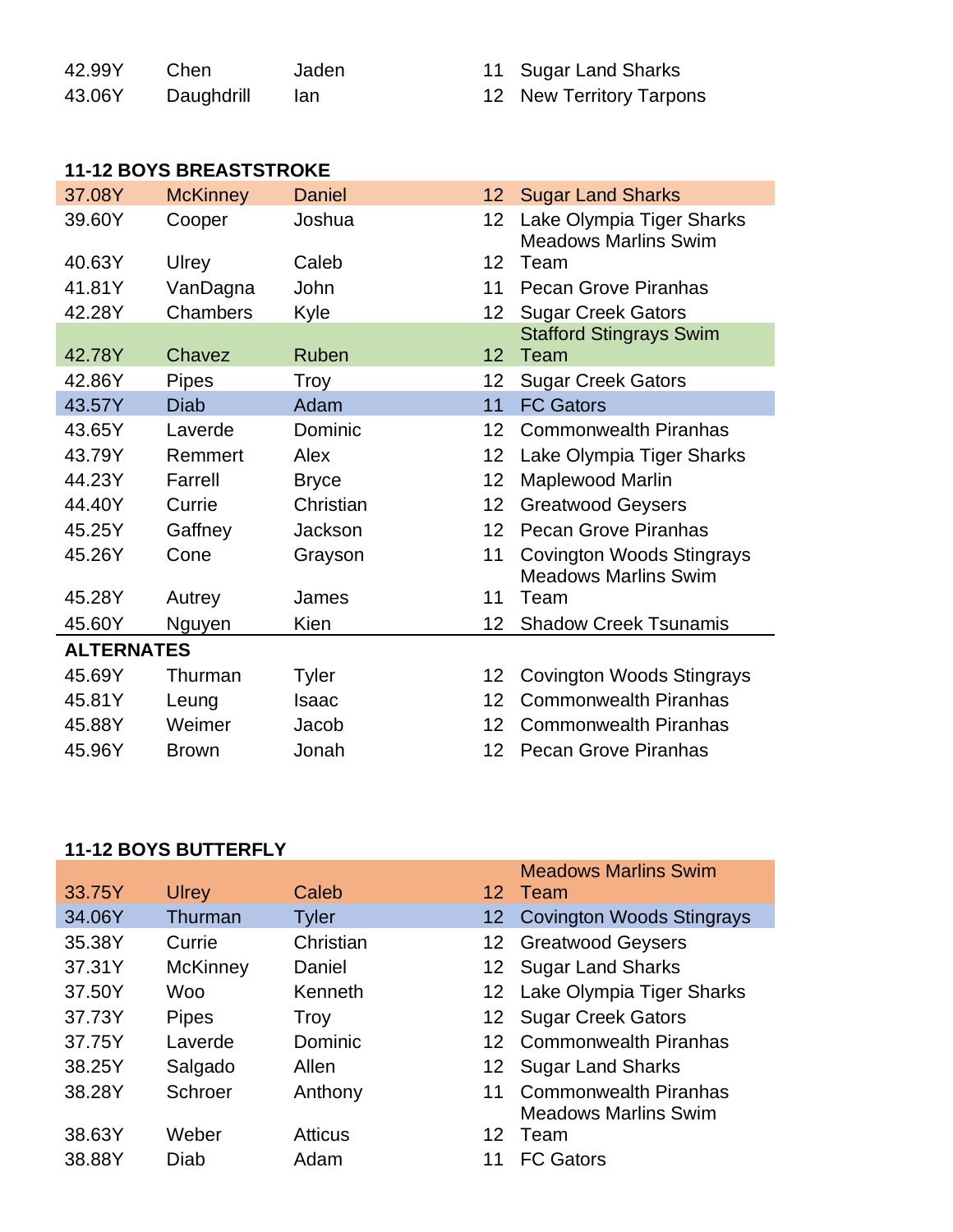| 38.91Y            | VanDagna         | John        | 11 | <b>Pecan Grove Piranhas</b> |  |
|-------------------|------------------|-------------|----|-----------------------------|--|
| 39.07Y            | Cimino           | Bo          | 11 | <b>FC Gators</b>            |  |
| 39.43Y            | Chambers         | Kyle        | 12 | <b>Sugar Creek Gators</b>   |  |
| 39.87Y            | Weimer           | Jacob       |    | 12 Commonwealth Piranhas    |  |
| 48.15Y            | Galbreath        | Santana     |    | 12 Quail Valley Dolphins    |  |
| <b>ALTERNATES</b> |                  |             |    |                             |  |
| 40.14Y            | Robleto          | <b>John</b> | 12 | <b>Maplewood Marlin</b>     |  |
| 40.53Y            | <b>Boudreaux</b> | Jackson     | 11 | <b>Greatwood Geysers</b>    |  |
| 41.05Y            | Justice          | Dylan       | 11 | <b>FC Gators</b>            |  |
| 41.65Y            | Collins          | Grant       |    | 12 Sienna Stingrays         |  |

# **11-12 BOYS INDIVIDUAL MEDLEY**

| 1:15.12Y          | <b>McKinney</b> | <b>Daniel</b>  | 12 <sup>2</sup> | <b>Sugar Land Sharks</b>         |  |
|-------------------|-----------------|----------------|-----------------|----------------------------------|--|
|                   |                 |                |                 | <b>Meadows Marlins Swim</b>      |  |
| 1:15.47Y          | Ulrey           | Caleb          | 12 <sup>2</sup> | Team                             |  |
| 1:16.55Y          | Thurman         | <b>Tyler</b>   | 12              | <b>Covington Woods Stingrays</b> |  |
| 1:18.70Y          | Currie          | Christian      | 12              | <b>Greatwood Geysers</b>         |  |
| 1:21.17Y          | Chambers        | Kyle           | 12              | <b>Sugar Creek Gators</b>        |  |
| 1:21.22Y          | Schroer         | Anthony        | 11              | <b>Commonwealth Piranhas</b>     |  |
| 1:21.43Y          | Laverde         | Dominic        | 12              | <b>Commonwealth Piranhas</b>     |  |
| 1:21.61Y          | <b>Pipes</b>    | Troy           | 12 <sub>2</sub> | <b>Sugar Creek Gators</b>        |  |
| 1:22.32Y          | VanDagna        | John           | 11              | <b>Pecan Grove Piranhas</b>      |  |
| 1:25.44Y          | <b>Justice</b>  | Dylan          | 11              | <b>FC Gators</b>                 |  |
|                   |                 |                |                 | <b>Meadows Marlins Swim</b>      |  |
| 1:26.20Y          | Weber           | <b>Atticus</b> | 12 <sup>2</sup> | Team                             |  |
| 1:26.21Y          | Diab            | Adam           | 11              | <b>FC Gators</b>                 |  |
|                   |                 |                |                 | <b>Meadows Marlins Swim</b>      |  |
| 1:26.91Y          | Merkley         | Alexander      | 11              | Team                             |  |
| 1:27.02Y          | Farrell         | <b>Bryce</b>   | 12              | <b>Maplewood Marlin</b>          |  |
| 1:27.25Y          | Collins         | Grant          | 12              | Sienna Stingrays                 |  |
| 1:30.50Y          | Galbreath       | Santana        | 12              | <b>Quail Valley Dolphins</b>     |  |
| <b>ALTERNATES</b> |                 |                |                 |                                  |  |
| 1:27.52Y          | Cooper          | Joshua         | 12              | Lake Olympia Tiger Sharks        |  |
| 1:27.82Y          | Weimer          | Jacob          | 12              | <b>Commonwealth Piranhas</b>     |  |
|                   |                 |                |                 | <b>Meadows Marlins Swim</b>      |  |
| 1:28.06Y          | Autrey          | James          | 11              | Team                             |  |
| 1:29.08Y          | Wilson'         | <b>Blake</b>   | 12              | <b>Maplewood Marlin</b>          |  |